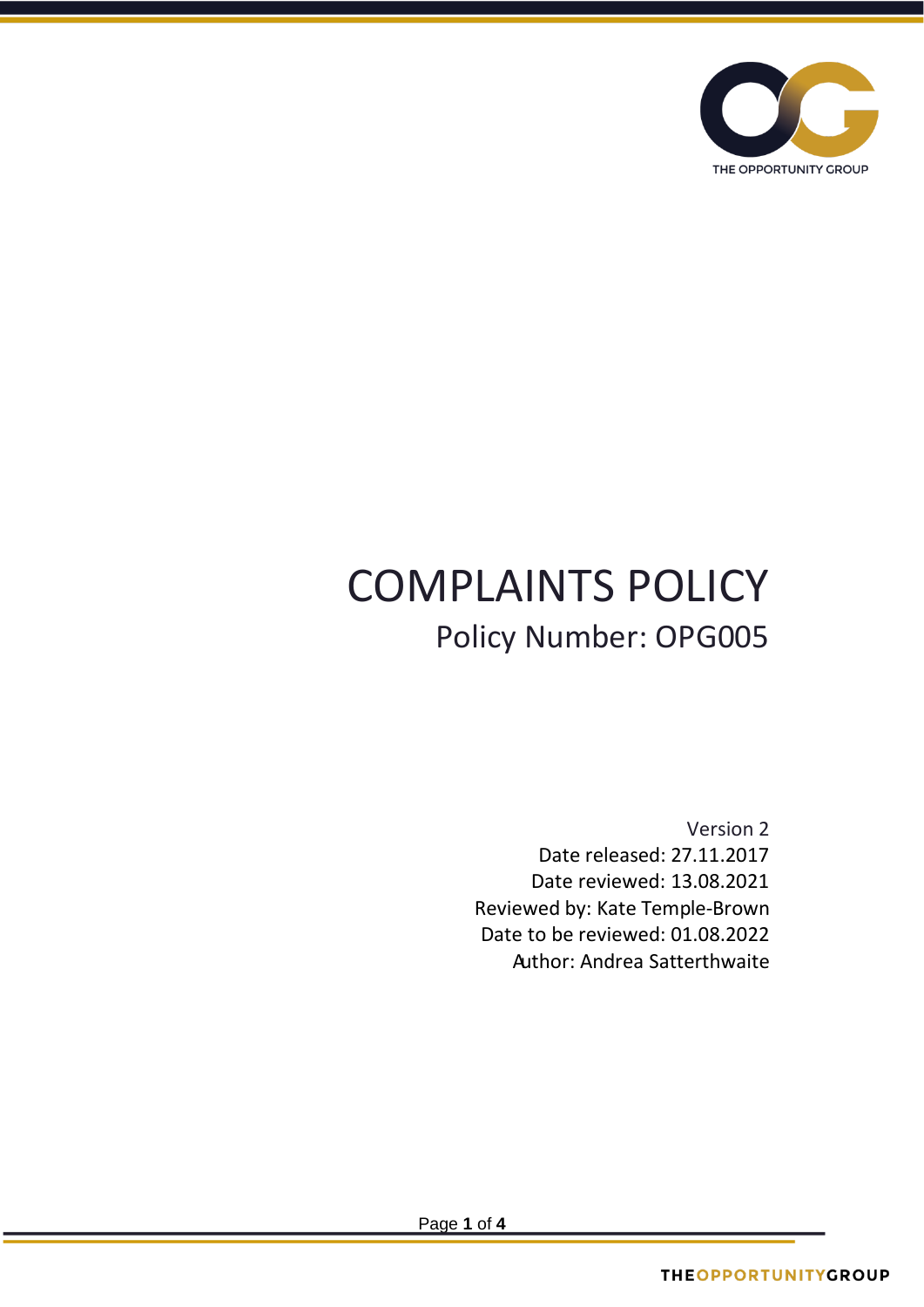

# **Complaints Policy**

This policy summarises the procedure to be followed to process complaints received from clientsregarding the quality of service delivered by The Opportunity Group:

- 1. Complaints may originate from learners. employers or coaches directly or indirectly.Complaints may be received either verbally or in writing.
- 2. Each instance of complaint must be reported/directed to the relevant Line Manager. Uponreceipt of the complaint the individual will complete the appropriate sections of a Complaints Record Form for appropriate action.
- 3. Every effort will be made to resolve the complaint and to provide a full response to thecomplainant within 7 working days.
- 4. Once the complaint has been resolved the employee will complete the relevant sections ofthe Complaints Record Form. which will then be signed off by the line manager.
- 5. The Client Director (Michaela Reaney} will be responsible for maintaining all records relating to a complaint. using an appropriate Complaints Record Form as the basis for monitoring the progress made in resolving the complaint. Records will include all written complaints received. and copies of all statements from relevant parties.
- 6. Completed Complaints Record forms will be reviewed on a regular basis for apparent adverse trends in service quality as part of the Management Review of the Quality Systemand to monitor equality and diversity.

### **Procedure:**

### **1. Complaint received**

1.1 All complaints will be treat on an individual basis and. depending on how acomplaint is received. will dictate the appropriate course of action.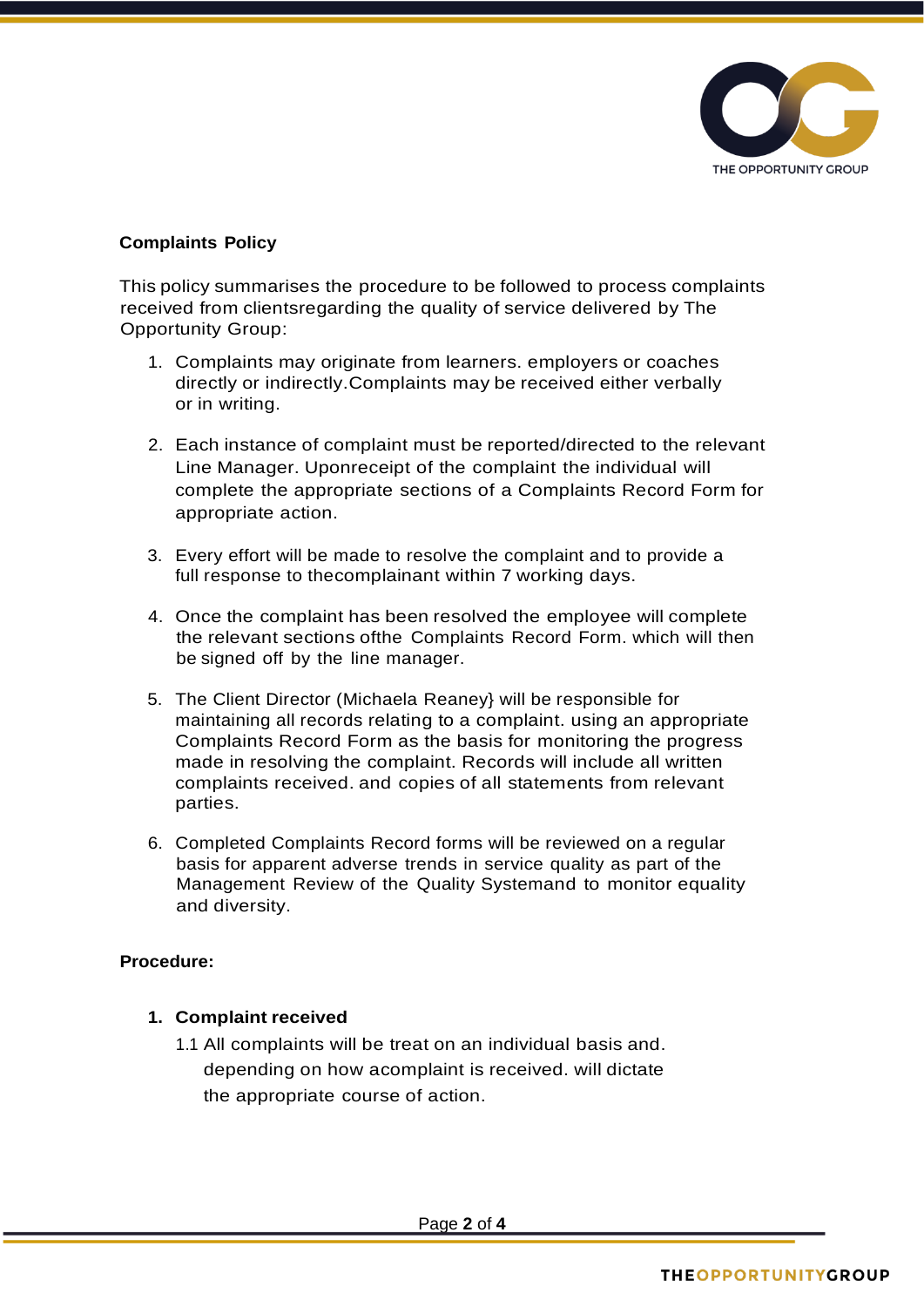

# **2. Telephone complaint**

- 2.1 Upon receipt of a telephone complaint the person dealing with the call should in the first instance pass the complaint on to the Client Director (Michaela Reaney}and in the event of them being absent the call should be passed on to the most appropriate person. If neither is available. then the person taking the call should take details of the complaint and complete the Complaint Record Form.
- 2.2 The complaint will be logged into the Complaints register by the Line Manager and a copy of the complaint form will be forwarded to the appropriate person.
- 2.3 Once the complaint has been resolved the complaint form will be completed accordingly and a final letter/ email sent to the complainant with the outcome.

# **3. Written complaint**

3.1 Upon receipt of a written complaint. either postal or via email. the complaint will beforwarded to the Client Director (Michaela Reaney} who will contact the complainant by phone and complete the Complaints Form. In the event of the Client Director (Michaela Reaney} not being available and it is known they will not be so within the next 24 hours. the most appropriate person should then make the call and complete the Complaints form. If neither is available the person who picked up the email should take the action to call the complainant and complete the Complaints form.

# **4. Review**

- 4.1 Complaints will be reviewed on a yearly basis by the Client Director (MichaelaReaney} and an analysis of complaints will be compiled.
- 4.2 The Client Director (Michaela Reaney) will liaise with the staff to discuss continuous improvements and identify trends. Any actions to be put into place toensure business practices are

Page **3** of **4**